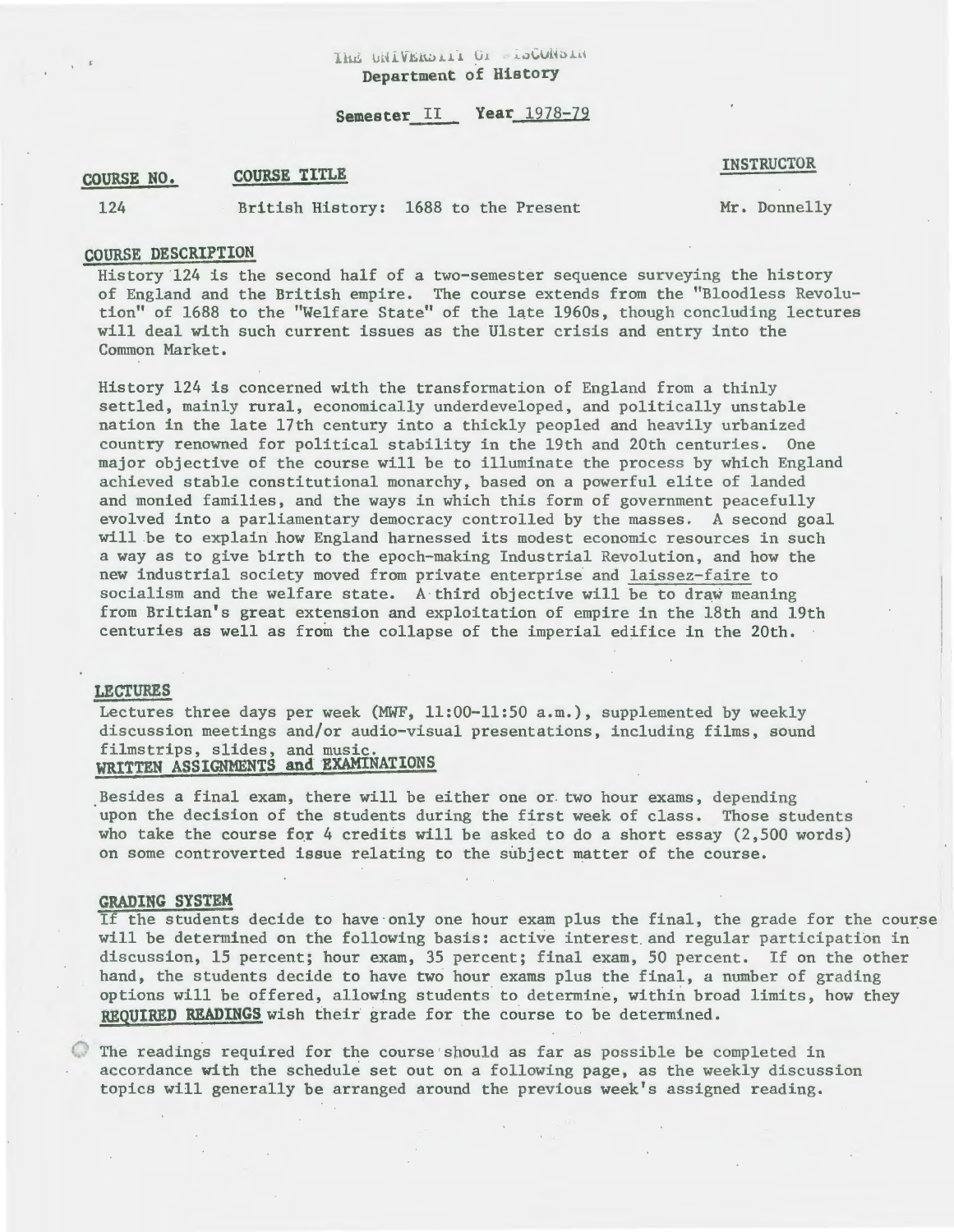Required Readings:

Hay, Douglas, et al., Albion's Fatal Tree: Crime and Society in Eighteenth-Century England (Pantheon Books)

Orwell, George, The Road to Wigan Pier (Harcourt Brace Jovanovich)

- Perkin, Harold, The Origins of Modern English Society, 1780-1880 (University of Toronto Press)
- Porter, Bernard, The Lion's Share: A Short History of British Imperialism, 1850-1970 (Longman)
- Trevelyan, G. M., The English Revolution, 1688-1689 (Oxford)
- Webb, R. K., Modern England from the Eighteenth Century to the Present (Dodd, Mead & Co.)

 $\bar{z}$